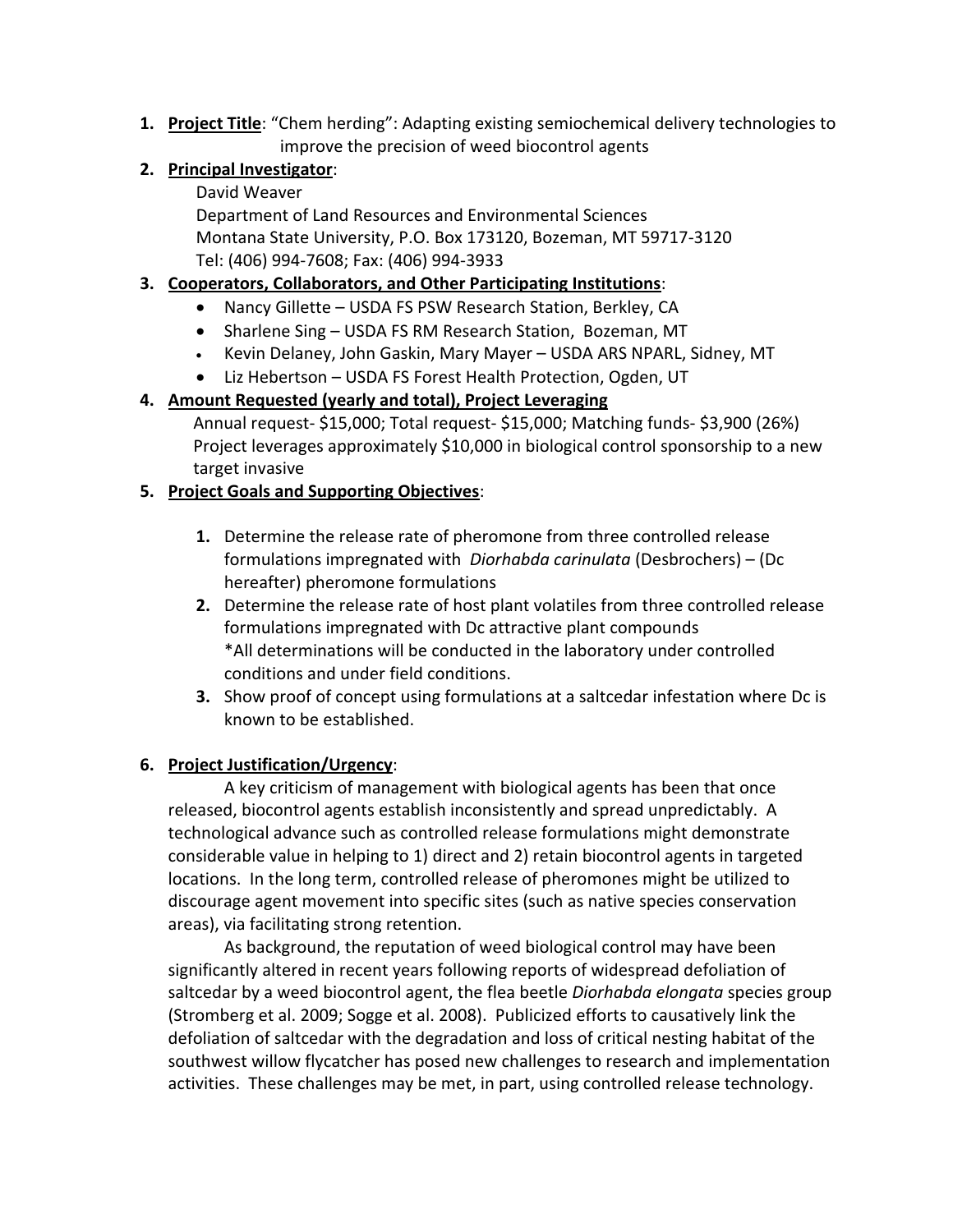Three types of commercial products will be tested for development: Hercon® flakes, ISCA® technologies SPLAT™ wax based formulations (De Lame et al. 2007; Stelinski et al. 2007), and Scentry® sprayable impregnated hollow microfibers (Trumble and Baker 1984; Stelinski et al. 2008). These can all be used to deliver pheromone, but primarily under a mating disruption paradigm, although Trumble and Baker (1984) shows proof of concept for microfibers using a trapping comparison. Both the flake and wax based formulations are used commercially in forest applications for gypsy moth mating disruption, while the sprayable microfibers are used only in crop and orchard settings. However, the primary markets for the products remain agricultural and almost all are designed to 'mislead' insects. The produced development of wax, flake and fiber formulations for the long term increase of local abundance of as biological control agents using a combination of aggregation pheromone and host plant attractants has not been attempted.

As one detailed example – given primarily because of demonstrated multiple uses as carrier, Hercon® Environmental developed a proprietary laminated polymer technology to produce biodegradable flakes (Bio-Flake® and MicroFlake®) that can be used as a carrier for a range of timed-release, non-toxic/low toxicity insect pheromones, attractants, and repellents, and low risk insecticides. The Hercon® flake pheromone delivery system is thought to cause negligible negative environmental and human health impacts, especially in comparison with conventional control and application methods. As an example, the application rate for Gypsy moth mating disruption pheromone is approximately two 1/32" x 3/32" flakes per square foot, or ¼ cup of biodegradable flakes per acre. These flakes can be embedded with aliphatic pheromones that are not reducing immediate threats from undesirable chemical leachates in the environment. Equally viable technology may also be available in the form of wax-based controlled release media and impregnated microfibers.

Hercon® flakes are now primarily utilized to disseminate pest insect semiochemicals (Gillette et al. 2009a, b) to protect valuable tree species by effective dispersal of anti-aggregation pheromones. However, *Tamarix* spp. folivores, Dc, are motivated to orient in the landscape in response to chemical cues from conspecifics (aggregation pheromone; Cossé et al. 2005) and host plants compounds (food + likely source of conspecifics; Cossé et al. 2006). Manipulation of Dc via flakes embedded with behaviorally active compounds has potential for controlling agent movement.

The range of applications for utilizing controlled release formulations to optimize weed biological through the semiochemical manipulation of agents seems quite broad. The goal of this proposal would therefore be to perform a thorough study of the application of this semiochemical technology using the chrysomelid Dc as a very good model. The following represent longer term objectives that could be used as a subsequent starting point (Yr. 2 and beyond) for evaluating the potential use of controlled release formulations in weed biocontrol applications using the optimal system (determined in Yr. 1):

1. Determine if pheromone impregnated media can be used to facilitate the intentional dispersal of locally abundant DC populations to aggregate in nearby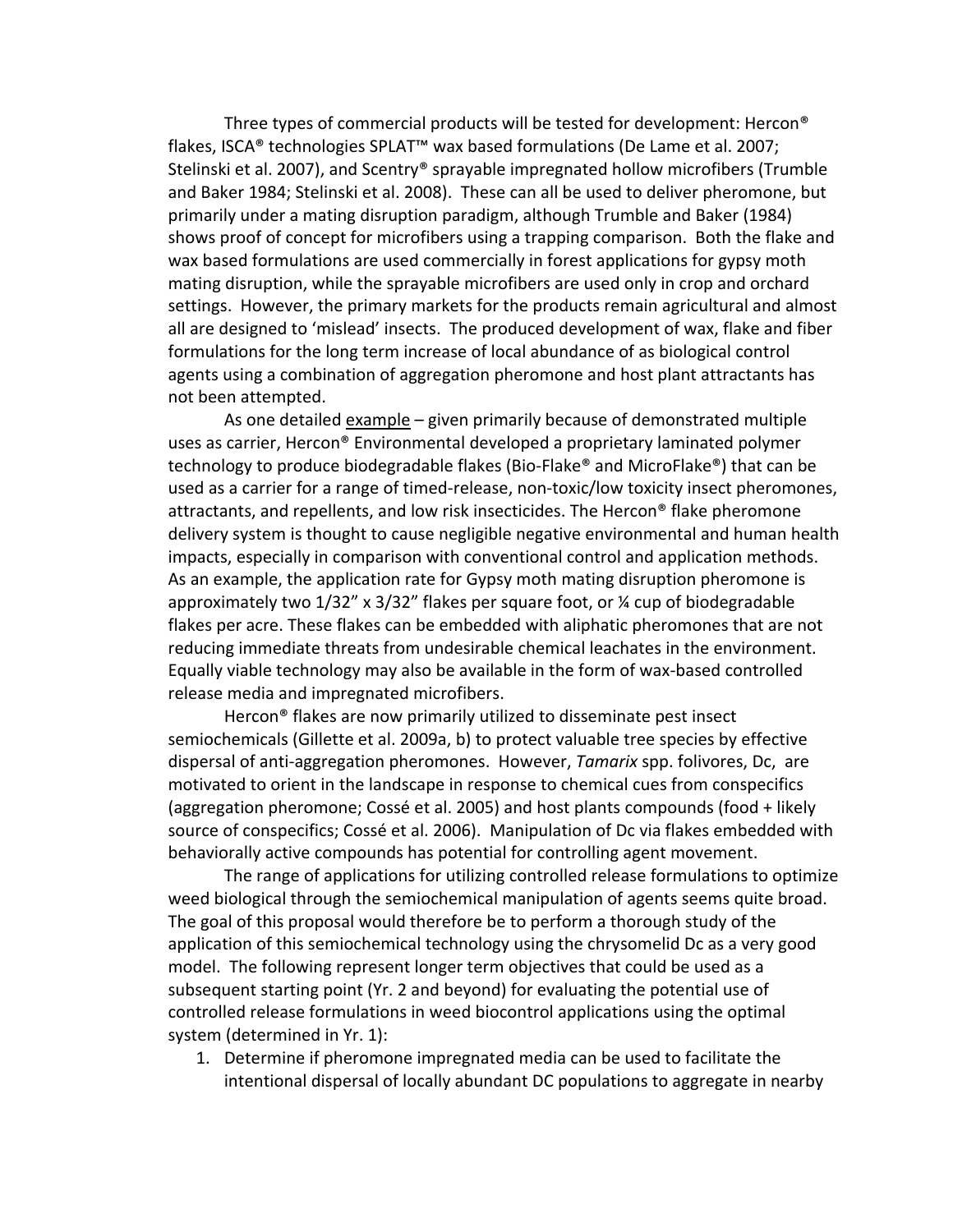uncolonized or under-colonized *Tamarix* spp. stands in two locations ( for example, the Arkansas River, CO and Shoshone River, WY)

- 2. Develop host plant volatile impregnated media for co-attraction of Dc
- 3. Determine if these media can be used to retain newly-released populations of Dc in the same locations
- 4. Monitor post-application numbers of adults, immatures and defoliation by Dc.
- 5. Monitor subsequent year populations of Dc at target sites
- 6. Determine if pheromone impregnated media could be used for monitoring for the presence of Dc in areas where establishment is unknown or questionable

# **7. Approach**

- **1. Develop and prototype formulations - pheromone**. Synthesize gram scale amounts of Dc pheromone- (2*E*, 4*Z*)-2,4-heptadien-1-ol (Petroski, 2003), which has been demonstrated to be a single component of insect-produced volatiles that traps equivalently to a paired semiochemical combination (Cossé et al, 2005). Provide this material for incorporation into flake, wax, and fiber formulations. Determine pheromone release rates at biologically relevant temperatures from 20◦C through 40◦C using laboratory volatile collection apparatus. A local field deployment will allow for collection of a weekly sample of product release rates. Amounts remaining and release rates will be compared to laboratory data. Monitoring of on-site temperatures and weather conditions will allow for this assessment.
- **2. Develop prototype formulations – host plant attractants.** We will prepare solutions for the impregnation of flakes and fibers using four commercially available high purity volatiles identified in Cossé et al. 2006. Commercially available (*Z*)-3-hexanal will shortpath-distilled from triacetin using a gentle Kugelrohr process. The fact that four compounds in differing amounts play a role in host plant attraction can be addressed by developing individual preparations for each compound and combining to view collective release rates at selected temperatures in the laboratory and field (see above). For the wax preparation, it may be possible to impregnate the matrix with all volatiles or by developing separate formulations for each.

We will employ standard techniques used in our chemical ecology laboratory to quantify compound release rates from flakes, fibers and wax. These techniques match those described in Piesik et al. 2007, but will use both fully humidified and dry air.

- **3. Field design – deploying formulations (proof of concept).** We will use a nearby site at Lovell, WY to conduct pairwise trials of formulation driven aggregations of adult insects using treatment and control preparations of each formulation, each separated by 200 m - across 3 replicates per location. Replicates will be separated by 250 m. A stand of *Tamarix* comprising approximately five mature individuals will be treated in all cases. Temperature and weather data will be monitored on-site.
- **4. Field design – array and monitoring.** Consultative expertise in monitoring at target field sites will be provided by collaborators from USDA, ARS in Sidney, MT.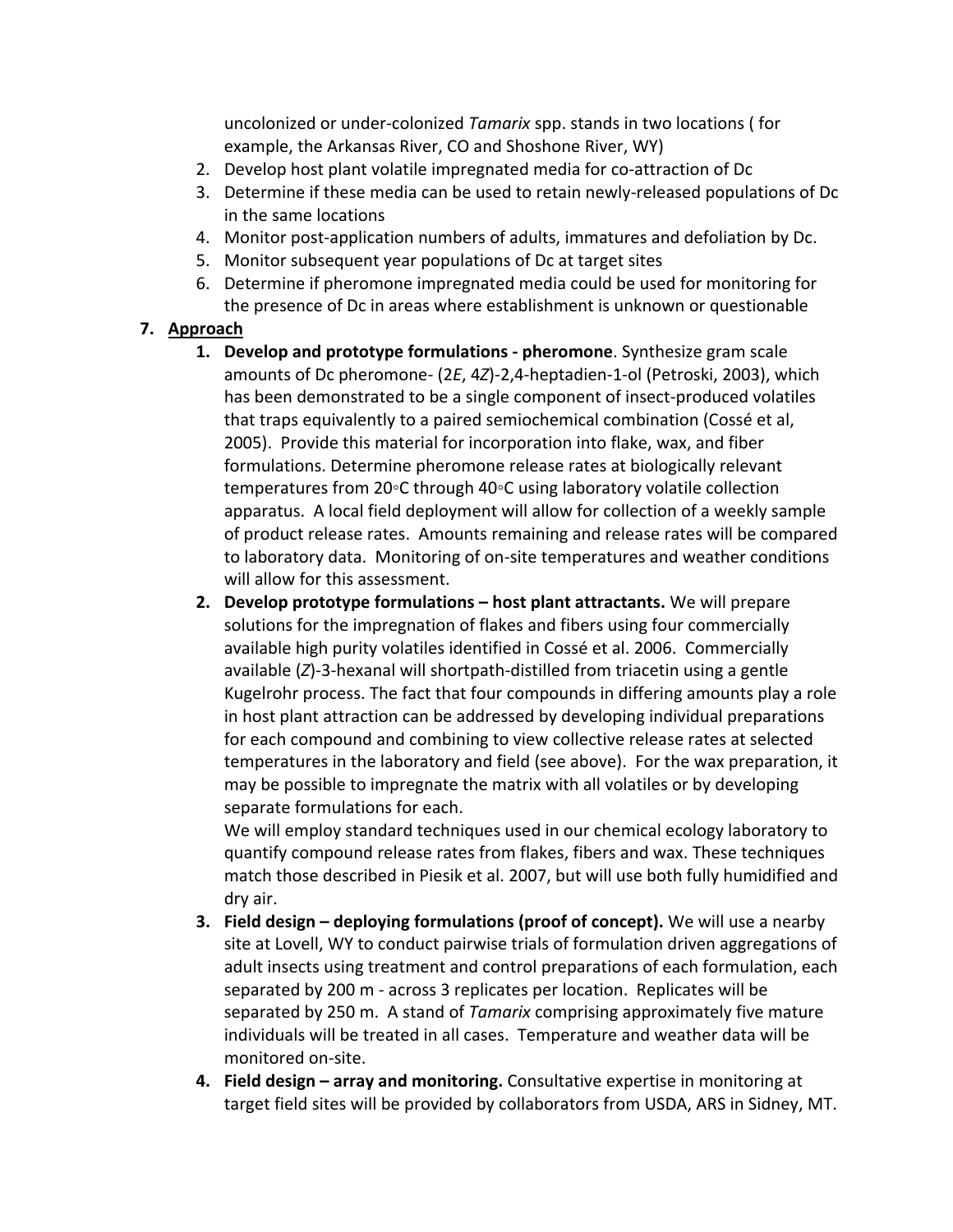A standard monitoring protocol will be used. This has been developed and is used by all Dc research collaborators.

**5. Data management and analysis.** The data collected cover a wide variety of biotic and abiotic variables. A pasted document describing the procedure is below. However, for the purposes of proof of concept, analysis appropriate for comparing local abundance of adult insect numbers will be used. It is anticipated that a mixed-model anova will be used for parameters of specific interest, where possible. Some data will probably require non-parametric analysis. The data collected will be part of a candidate graduate student summer project and will be published in a scientific journal and in a FHP numbered publication, where appropriate.

# **SALTCEDAR BIOCONTROL MONITORING DATA**

(INFORMATION CURRENTLY COLLECTED TWICE PER SUMMER)

**Marked Branches (N, S, E, & W):** Potential predators, leafhoppers, number of *Diorhabda* eggs; larvae and adults

# **Combined** *Diorhabda***, leafhopper and other Herbivore Damage:**

0%, 1-10%, 10-50%, 51-95%, 96-100%

**Branch Data (N, S, E, & W):** Primary Dead? (Y or N), New primary marked? (Y or N), Length of live primary, number of live secondary branches  $\geq 1$  cm

**Plant Volume:** Height (3 measurements around tree to top of live growth)

**Plant Morphology & Condition:** Densiometer readings (3x)- 0-5%, 6-25%, 26-50%, 51-75%, 76-95%, 96-100%; Green Foliage- 0-5%, 6-25%, 26-50%, 51-75%, 76-95%, 96-100%; Senescing- 0-5%, 6-25%, 26-50%, 51-75%, 76-95%, 96-100%; Dead- 0-5%, 6-25%, 26-50%, 51-75%, 76-95%, 96-100%

**Reproductive Status:** Flowers (Y or N), If Y - Buds? Open? Seed?

**Whole Tree** *Diorhabda* **Count (for larvae and adults, count all if ≤ 100 or select category 100-300, 300-600, 600-1000, 1000+):** Eggs (Present or Absent), Larvae, Adults

# **Other Data Collected**

**Canopy cover-understory vegetation quadrants**: forbs, grasses, plant litter, bare soil (none 0%, minor 1-10%, moderate 10-50%, severe 50-95%, complete 95-100%)

**Overall extent of saltcedar infestation:** ≤5 ac, 5-100 ac, 100-1000 ac, >1000 ac

**General Topography:** Level, slight slope, moderate slope, steep slope, or hilly

**Soil type:** Gravel/cobble, sand, sandy loam, loam, silt loam, clay loam, clay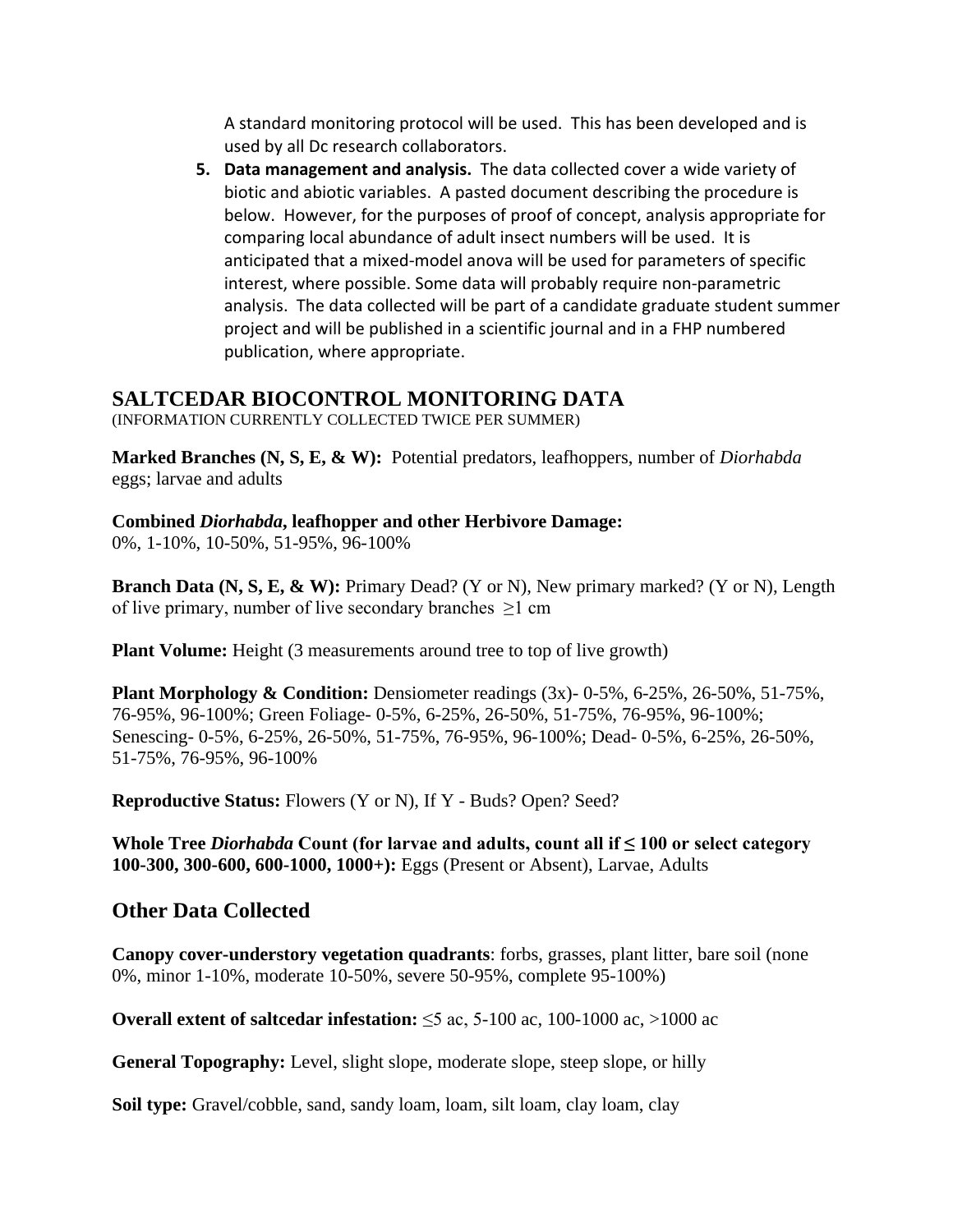**Aspect:** North, South, East, West, Northwest, Northeast, Southwest, Southeast

**Probability of Flooding:** Very low, low-moderate, high

### **Native (pre-infestation) plant communities at site if known:**

### **Latitude, Longitude, Elevation**

**8. Expected Products and Outcomes:** (products and how they will be used)

The results of the proposed study will determine if existing controlled release formulation technology is feasible and relevant for weed biological control applications. Laboratory and field assays and a field bioassay associated with the study will demonstrate the feasibility of the technology.

Specific products would include:

- **1.** Pheromone and host plant attractants that have been incorporated in controlled release technology as effective lures.
- **2.** The deployment of these products in a proof- of-concept field demonstration of efficacy using model weed and biocontrol agent systems.
- **3.** A strategy to develop for other target weed biological control systems

### **9. Literature Cited**

- Cossé, A.A., R.J. Bartelt, B.W. Zilkowski, D.W. Bean and E.R. Andress. 2006. Behaviorally active green leaf volatiles for monitoring the leaf beetle, *Diorhabda elongata*, a biocontrol agent of saltcedar, *Tamarix* spp. Journal of Chemical Ecology 32: 2695- 2708.
- Cossé, A.A., R.J. Bartelt, B.W. Zilkowski, D.W. Bean and R.J. Petroski. 2005. The aggregation pheromone of *Diorhabda elongata*, a biological control agent of saltcedar (*Tamarix* spp.): identification of two behaviorally active components. Journal of Chemical Ecology 31: 657-670.
- De Lame, F.M., J.R. Miller, C.A. Atterholt, and L.J. Gut. 2007. Development and evaluation of an emulsified paraffin wax dispenser for season-long mating disruption of *Grapholita molesta* in commercial peach orchards. Journal of Economic Entomology. 100: 1316-1327.
- Gillette, N.E., N. Erbilgin, J.N. Webster, L. Pederson, S.R. Mori, J.D. Stein, D.R. Owen, K.M. Bischel, and D.L. Wood. 2009a. Aerially applied verbenone-releasing flakes protect *Pinus contorta* stands from attack by *Dendroctonus ponderosae* in California and Idaho. Forest Ecology and Management. 257: 1405–1412.
- Gillette, N.E., C.J. Mehmel, J.N. Webster, S.R. Mori, N. Erbilgin, D.L. Wood, J.D. Stein. 2009b. Aerially applied methylcyclohexenone-releasing flakes protect *Pseudotsuga menziesii* stands from attack by *Dendroctonus pseudotsugae.* Forest Ecology and Management. 257: 1231–1236.
- Gillette, N.E., J.D. Stein, D.R. Owen, J.N. Webster, G.O. Fiddler, S.R. Mori and D.L. Wood. 2006. Verbenone-releasing flakes protect individual *Pinus contorta* trees from attack by *Dendroctonus ponderosae* and *Dendroctonus valens* (Coleoptera: Curculionidae,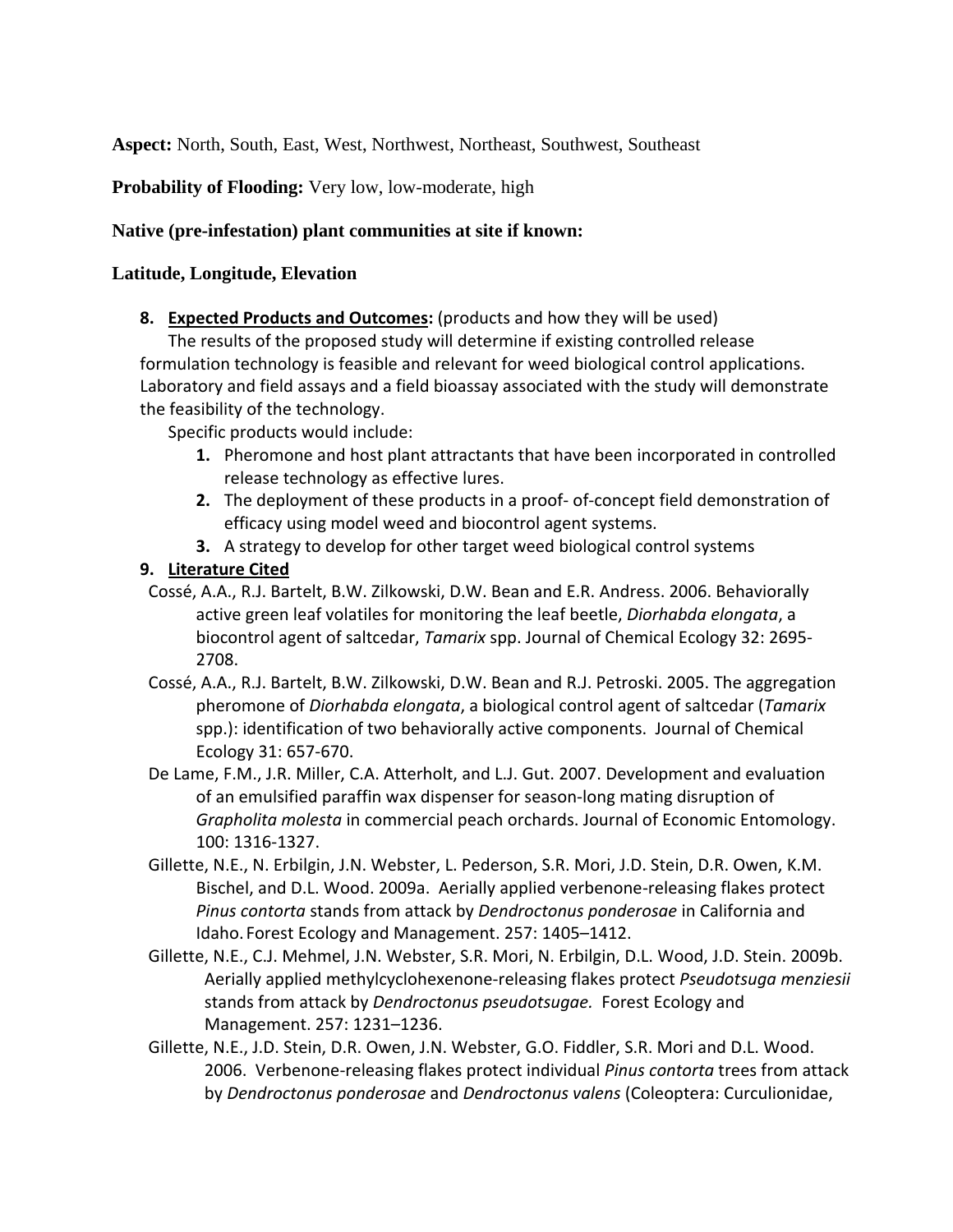Scolytinae). Agricultural and Forest Entomology. 8: 243–251.

- Kegley, S., K. Gibson, N.E. Gillette, J. Webster, L. Pederson and S.R. Mori. 2010. Individualtree tests of verbenone flakes, verbenone pouches, and green-leaf volatiles to protect lodgepole pines from Mountain pine beetle attack. FHP Numbered Report 10- 02 (April 2010). 12 pages.
- Petroski, R.J., 2003. Straightforward preparation of (2*E*-4*Z*)-2,4-Heptadien-1-ol and (2*E*-4*Z*)- 2,4-Heptadienal. Synthetic Communications. 33: 3233–3241.
- Piesik, D., D.K. Weaver, J.B. Runyon, M. Buteler, G.E. Peck and W.L. Morrill. 2008. Behavioural responses of wheat stem sawflies to wheat volatiles. Agricultural and Forest Entomology. 10: 245–253.
- Sogge, M.K., S.J. Sferra and E.H. Paxton. 2008. *Tamarix* as habitat for birds: implications for riparian restoration in the southwestern United States. Restoration Ecology. 16: 146- 154.
- Stelinski, L.L., J.R. Miller, R. Ledebuhr, P. Siegert and L.J. Gut. 2007. Season-long mating disruption of *Grapholita molesta* (Lepidoptera: Tortricidae) by one machine application of pheromone in wax drops (SPLAT-OFM). Journal of Pesticide Science. 80: 109-117.
- Stelinski, L.L., P. McGhee, M. Grieshop, J. Brunner and L. J. Gut. 2008. Efficacy and mode of action of female-equivalent dispensers of pheromone for mating disruption of codling moth. Agricultural and Forest Entomology. 10: 389–397.
- Stromberg, J.C., M.K. Chew, P.L. Nagler and E.P. Glenn. 2009. Changing perceptions of change: the role of scientists in *Tamarix* and river management. Restoration Ecology 17: 177-186.
- Trumble, J.T., and T.C. Baker. 1984. Flight phenology and pheromone trapping of *Spodoptera exigua* (Hübner) (Lepidoptera: Noctuidae) in southern coastal California. Environmental Entomology. 13: 1278-1282.

Also:

 ARS project website: "Pheromone and host odor attractants for managing *Diorhabda* spp.: Biological control agents of saltcedar" available at:

[http://www.ars.usda.gov/research/publications/Publications.htm?seq\\_no\\_115=200](http://www.ars.usda.gov/research/publications/Publications.htm?seq_no_115=200970) [970](http://www.ars.usda.gov/research/publications/Publications.htm?seq_no_115=200970)

#### Budget – 1yr

| $\circ$    | Salary - Student labor -                                         | \$11,000   |
|------------|------------------------------------------------------------------|------------|
| $\circ$    | Fringe benefits @ 10% -                                          | \$1,100    |
| $\circ$    | Supplies - synthetic compounds, field items                      | \$2,000    |
| $\bigcirc$ | Travel – Weaver and student to local assay and WY bioassay sites | \$900      |
|            | Foregone MSU Off-Campus F&A (IDCs) @ 26% -                       | (\$3900)   |
|            | <b>TOTAL</b>                                                     | \$15,000   |
|            |                                                                  | ( \$3,900) |

#### Timetable - assuming Federal FY end 9/30 2012

June 2011: Synthesize compounds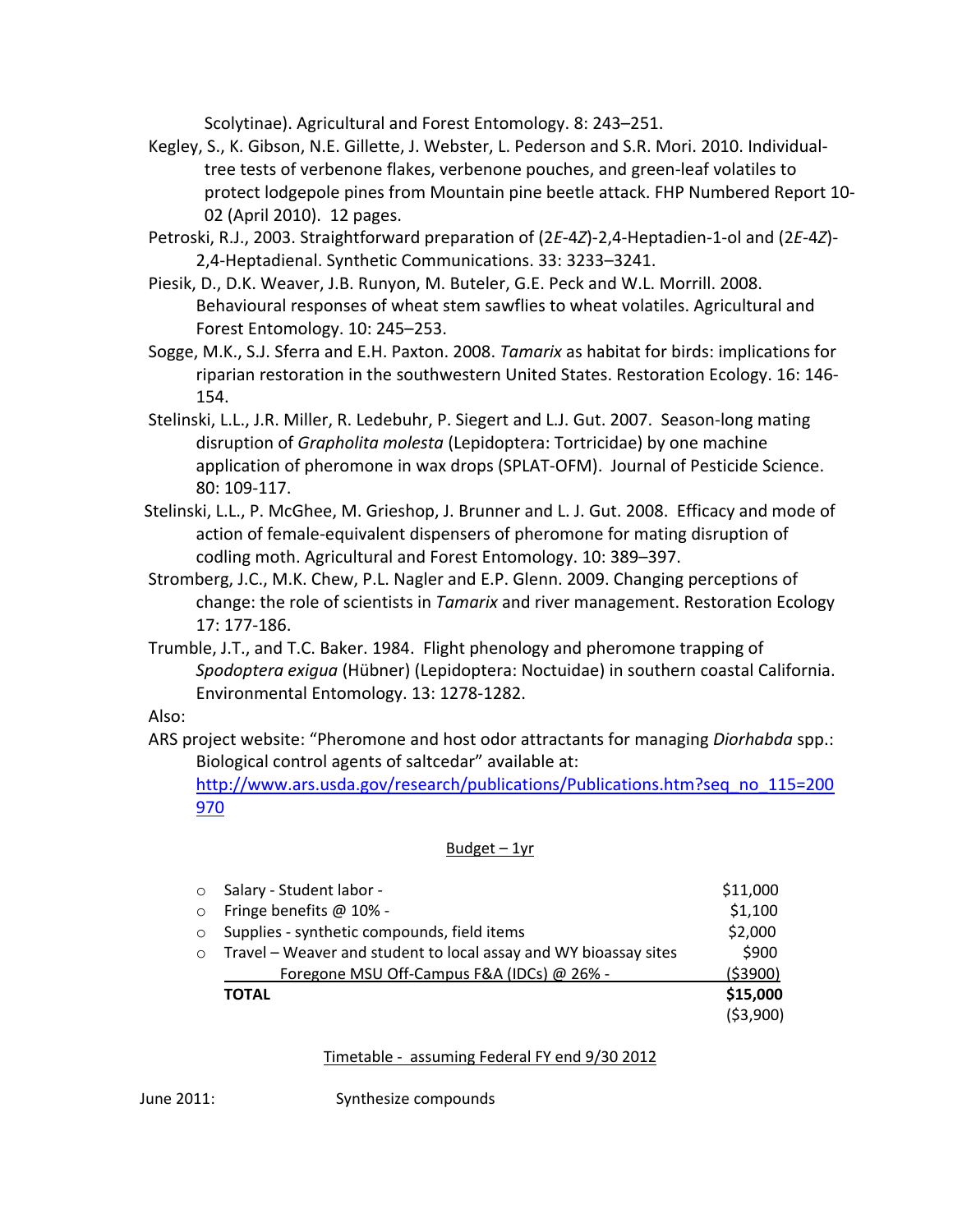| June and July 2011:    | Impregnate formulations                                                  |
|------------------------|--------------------------------------------------------------------------|
| June-August 2011:      | Begin laboratory and field assessment of longevity and release           |
|                        | rates; concomitant proof of concept field trial                          |
| September 2011:        | Prepare data for analysis                                                |
| January 2012:          | Conduct replicated laboratory assay of release rates                     |
| June 2012:             | Field assessment of longevity and release rates; concomitant field trial |
| August-September 2012: | Prepare publication and write report                                     |

## **David Weaver Associate Professor**

### **Education**

- Ph.D., Entomology, McGill University, Montreal, Québec, Canada, 1990
- B.S., Chemistry, Dalhousie University, Halifax, Nova Scotia, Canada, 1984

### **Professional Experience**

- Associate Professor of Entomology, Montana State University, 2002 present
- Research Associate Professor, Department of Entomology, Montana State University, 1999 – 2002
- Research Assistant Professor, Department of Entomology, Montana State University, 1997 - 1999
- Research Entomologist (Post-doc), USDA-ARS, CMAVE, Gainesville, FL, 1994 1997
- Research Entomologist (Post-doc), USDA-ARS, SPIRDL, Savannah, GA, 1992 1994
- Postdoctoral Research Associate, Department of Entomology, Montana State University, 1990 – 1992

### **Select Publications**

- Buteler, M., D.K. Weaver, P.L. Bruckner, G.R. Carlson, J.E. Berg, P.F. Lamb. 2010. Identification of winter wheat cultivars suitable as trap crops for the wheat stem sawfly based on screening using agronomic traits and semiochemical production. Canadian Entomologist 142: 222-233.
- Weaver, D.K., M. Buteler, M.L. Hofland, J.B. Runyon, C. Nansen, L.E. Talbert, P. Lamb, and G.R. Carlson. 2009. Cultivar preferences of ovipositing wheat stem sawflies as influenced by the amount of volatile attractant. Journal of Economic Entomology. 102: 1009-1017.
- Cossé, A. A., R. J. Bartelt, D. K. Weaver, and B. W. Zilkowski. 2002. Pheromone components of the wheat stem sawfly: Identification, electrophysiology, and field bioassay. Journal of Chemical Ecology 28: 407-423.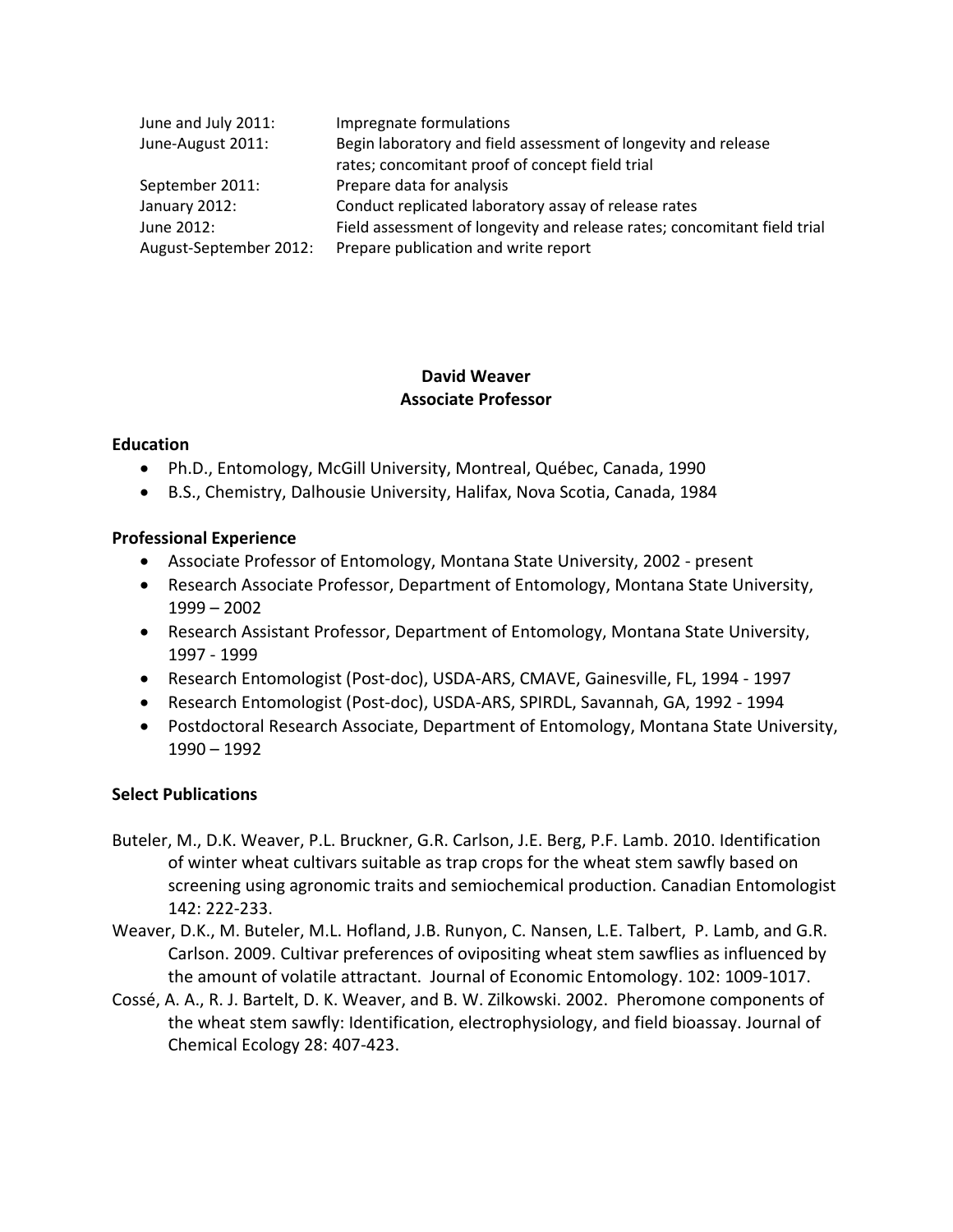- Bartelt, R.J., A.A. Cossé, R.J. Petroski, and D.K. Weaver. 2002. Cuticular hydrocarbons and novel alkenediol diacetates from wheat stem sawfly (*Cephus cinctus*): Natural oxidation to pheromone components. Journal of Chemical Ecology 28: 385-406.
- Weaver, D.K., J.E. McFarlane, and I. Alli. 1990. Repellency of volatile fatty acids present in the frass of larval yellow mealworms, *Tenebrio molitor* L. (Coleoptera: Tenebrionidae), to larval conspecifics. Journal of Chemical Ecology 16: 585-593.
- Weaver, D.K., J.E. McFarlane, and I. Alli. 1989. Aggregation in yellow mealworms, *Tenebrio molitor* L. (Coleoptera: Tenebrionidae) larvae: I. Individual and group ttraction to frass and isolation of an aggregant. Journal of Chemical Ecology 15: 1605-1615.
- Weaver, D.K., and J.E. McFarlane. 1989. Aggregation in yellow mealworms, *Tenebrio molitor* L.(Coleoptera: Tenebrionidae) larvae: II. Observations and analyses of behavioral parameters in aggregation. Journal of Chemical Ecology 15: 1617-1627.

# **Nancy Gillette** (*formerly Nancy Rappaport*) **Research Entomologist**

# **Education**

- B.A. Fine Arts, University of California, Berkeley, 1969
- Ph.D., Forest Entomology, University of California, Berkeley, 1987

# **Professional experience**

- 11/88-4/90: Entomologist, PSW Research Station. Berkeley, CA (includes post-doc at Institut National de la Recherche Agronomique, Orléans, France, 1989)
- 4/90-6/90: Acting Assistant Station Director for Research Planning, PSW Research Station, Berkeley, CA
- 6/90-5/91: Entomologist, PSW Research Station, Berkeley, CA
- 5/91-11/95: Research Entomologist, PSW Research Station, Albany, CA
- 11/95-12/96: Interagency liaison, USDA Forest Health Protection/US EPA Biopesticide and Pollution Prevention Division, Washington, D.C.
- 1/97-present: Research Entomologist, PSW Research Station, Albany, CA

# **Select Publications** (Note: Rappaport = Gillette)

Zhang, L.W., N.E. Gillette, and J.H. Sun. 2007. Electropyhysiological and behavioral responses of *Dendroctonus valens* to non-host volatiles. Annals of Forest Science 64: 267-273.

- Erbilgin, N., N.E. Gillette, S. Mori, J.D. Stein and D.L. Wood. 2007. Acetophenone as an antiattractant for western pine beetle, *Dendroctonus brevicomis* (Coleoptera: Scolytidae). Journal of Chemical Ecology 33: 817-823.
- Erbilgin, N., N. E. Gillette, D.R. Owen, S. R. Mori, A.S. Nelson, F. Uzoh and D.L. Wood. 2008. Acetophenone superior to verbenone for reducing attraction of western pine beetle, *Dendroctonus brevicomis,* to its aggregation pheromone. Agricultural and Forest Entomology (pagination available within 21 days).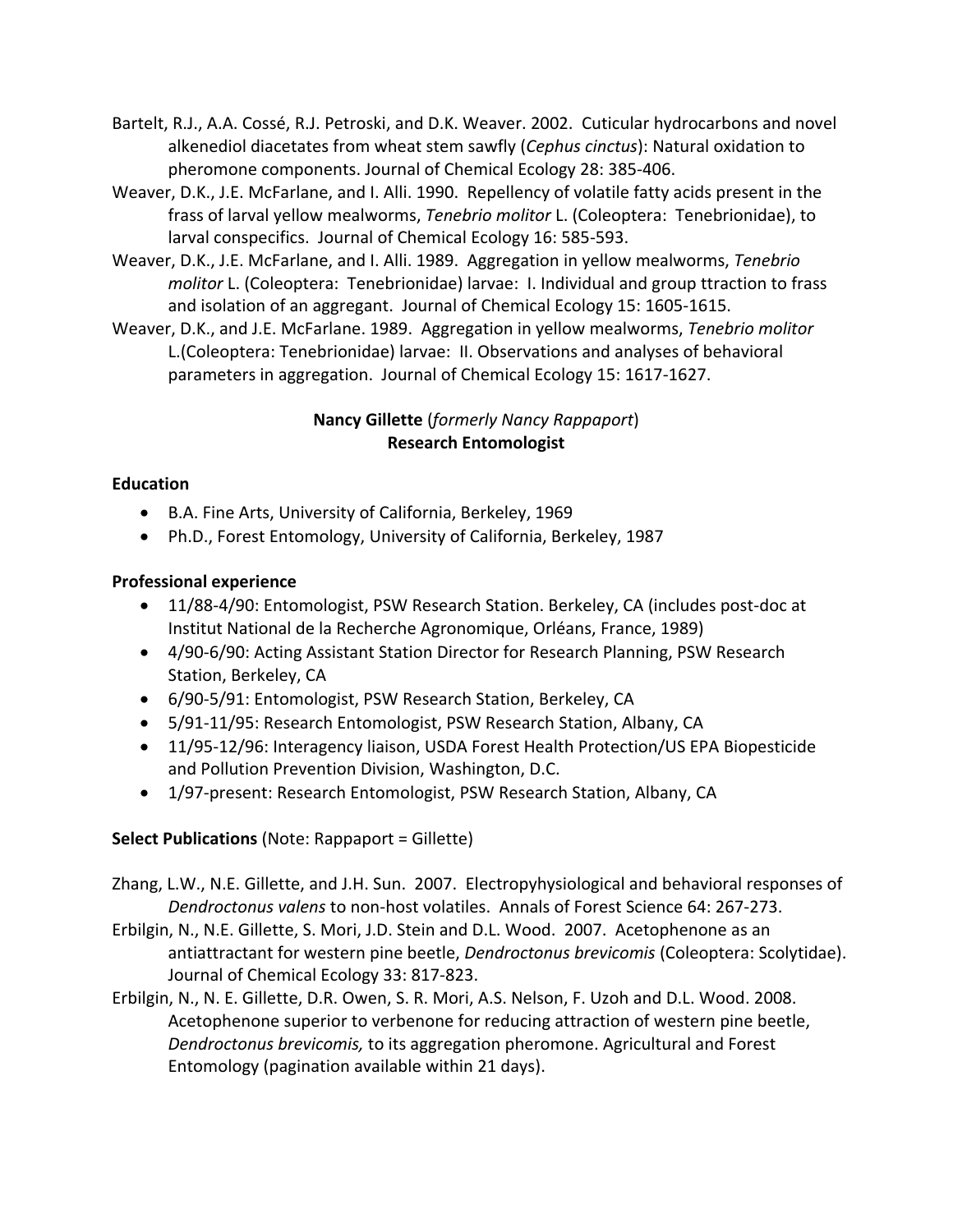- Gillette, N.E., C.J. Mehmel, J.N. Webster, S.R. Mori, N. Erbilgin, D.L. Wood, J.D. Stein. 2009. Aerially applied methylcyclohexenone-releasing flakes protect *Pseudotsuga menziesii* stands from attack by *Dendroctonus pseudotsugae.* Forest Ecology and Management. Forest Ecology and Management 257, 1231–1236.
- Gillette, N.E., N. Erbilgin, J.N. Webster, L. Pederson, S.R. Mori, J.D. Stein, D.R. Owen, K.M. Bischel, and D.L. Wood. 2009. Aerially applied verbenone-releasing flakes protect *Pinus contorta* stands from attack by *Dendroctonus ponderosae* in California and Idaho. Forest Ecology and Management 257, 1405–1412.
- Gillette, N.E. and A.S. Munson. 2009. Semiochemical Sabotage: Behavioral Chemicals for Protection of Western Conifers from Bark Beetles. PNW GTR-784, April 2009 (peerreviewed publication). Proceedings of a Symposium at the 2007 Society of American Foresters Conference, October 23–28, 2007.